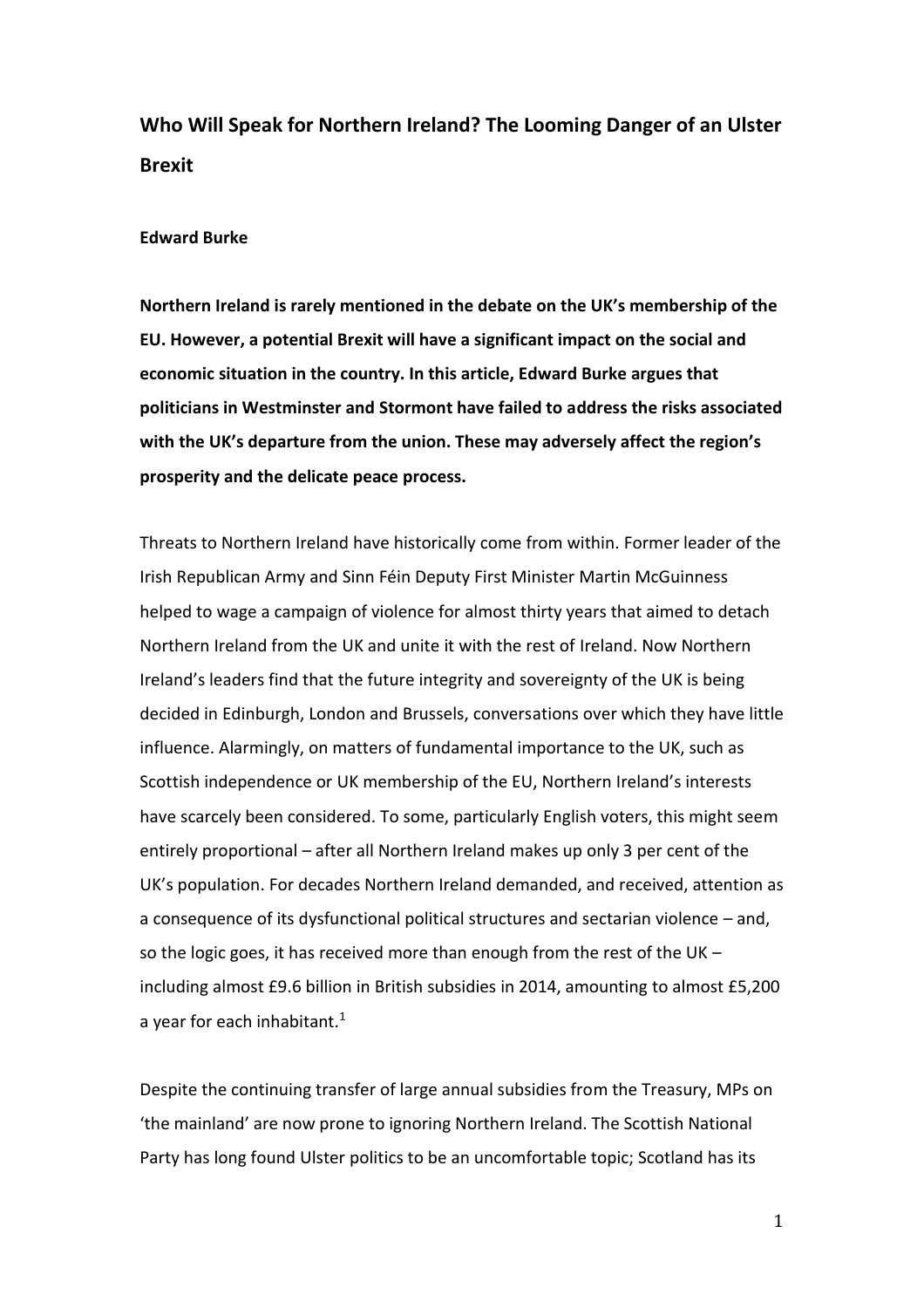own sectarian issues to grapple with and few constitutional nationalists in Edinburgh care to sup with former terrorists, even those who now hold respectable offices.<sup>2</sup> In the rest of the UK, Ulster Unionists are, at best, seen as illiberal Tories. The Conservative Party, with only twelve non-English MPs (one from Scotland and eleven from Wales), is increasingly preoccupied with 'English issues'. Many Conservative MPs are focused on strengthening 'English Votes for English Laws' that will further restrict the right of non-English MPs to vote on matters that predominantly affect England.<sup>3</sup> Less time discussing Scottish or Welsh issues in Westminster is understandable, given the strength of both these nations' executives and elected parliaments. But inattention in the case of Northern Ireland, particularly on Brexit, is complacent and dangerous; Northern Ireland's departure from conflict remains brittle. There has been persistent deadlock and discord in Northern Ireland's powersharing executive over issues such as dealing with the past, paramilitary groups and integrated education. Meanwhile, much of Northern Ireland's 'peace dividend' has come from the EU, both through structural funds aimed at boosting Northern Ireland's economy and specialised programmes designed to reinforce the peace process.

This article argues that Northern Ireland will be severely exposed to any potential fallout from a vote to quit the EU. However, the threat to Northern Ireland's future has not been well articulated by its political leaders. So far Northern Ireland has merited little or no consideration in the rest of the UK when considering the forthcoming referendum. This is a grave mistake, not only for the future prosperity of the UK, but also for Anglo-Irish relations.

# **British Duties versus English Inclinations**

William Hague, the former Conservative Party leader and former foreign secretary, has drawn a distinction between his Euroscepticism as an English politician and his British obligation to preserve the UK. According to Hague, a vote to leave the EU, in the face of Scottish (and possibly Welsh and Northern Irish) opposition, would, 'end up destroying the United Kingdom'.<sup>4</sup> Hague's stance echoes the example set by George Villiers, viceroy of Ireland in the late 1840s, who wrote of his obligation to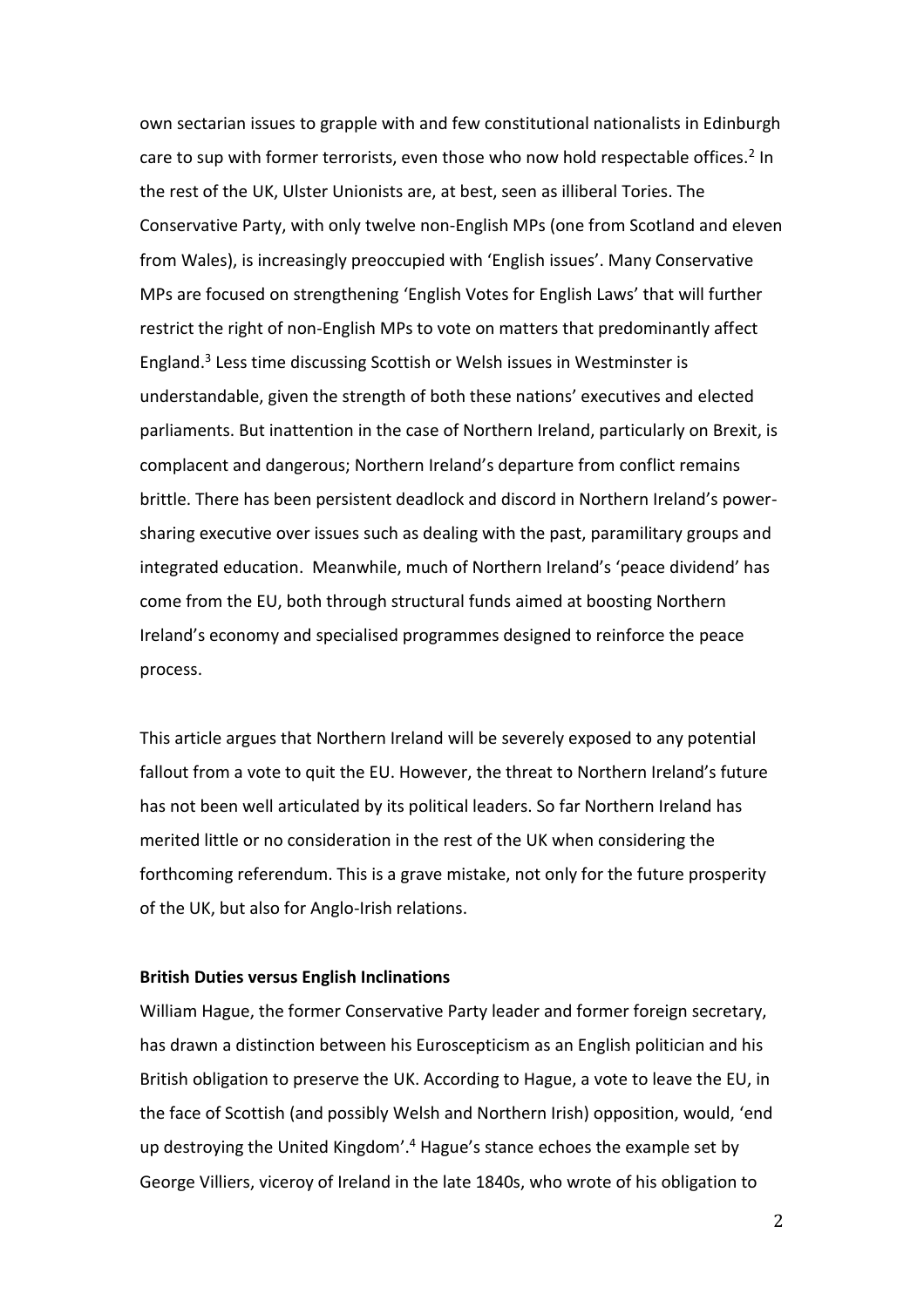choose 'in favour of my duty versus my inclinations' when it came to considering Irish concerns in the Union rather than following his own English prejudices. Villiers saw that a larger principle was at stake, namely confidence that the government in London would act in the interests of the weaker parts of the Union.<sup>5</sup>

The current secretary of state for Northern Ireland, Theresa Villiers, has faced the same dilemma confronted by her ancestor but has come to a very different conclusion. Critics of the secretary of state accuse Villiers of taking a narrowly English view of the EU, refusing to acknowledge that Northern Ireland's interests are better served by the UK remaining a member of the EU.<sup>6</sup> Villiers's comments have largely been confined to stating that the UK would prosper outside the EU if it opted for Brexit.<sup>7</sup> She has also led efforts to gain the right for her and other members of cabinet to campaign against government policy in favour of leaving the EU.<sup>8</sup> Meanwhile, the Conservative MP who chairs the House of Commons Select Northern Ireland Affairs Committee, Laurence Robertson, has been even more explicit, claiming that he has never supported the UK's membership of the EU and will actively campaign to leave. A Labour MP on the committee, Kate Hoey, is also a leading voice in the Vote Leave campaign (of the thirteen members of the committee, only three could be labelled as longstanding and vocal supporters of EU membership).<sup>9</sup> Similarly, only three of Northern Ireland's fourteen sitting MPs (Sinn Féin boycotts Westminster) strongly favour the UK's continued membership of the EU. Both in Cabinet and in the House of Commons, Northern Ireland's broadly pro-EU electorate find its views poorly represented.<sup>10</sup>

# *Talking To Themselves: Old Issues, New Threats*

It is unfortunate, if not bizarre, for the secretary of state for Northern Ireland to refuse to offer a more nuanced position on the possible consequences of Brexit to Northern Ireland. However, the largest party in Northern Ireland, the Democratic Unionist Party (DUP), has also struggled to develop a coherent position on Brexit, despite being part of the campaign for a 'Leave' vote. DUP leader and Northern Ireland's First Minister Arlene Foster's own statements on the EU are somewhat contradictory; although now campaigning for Brexit, she has also warmly praised EU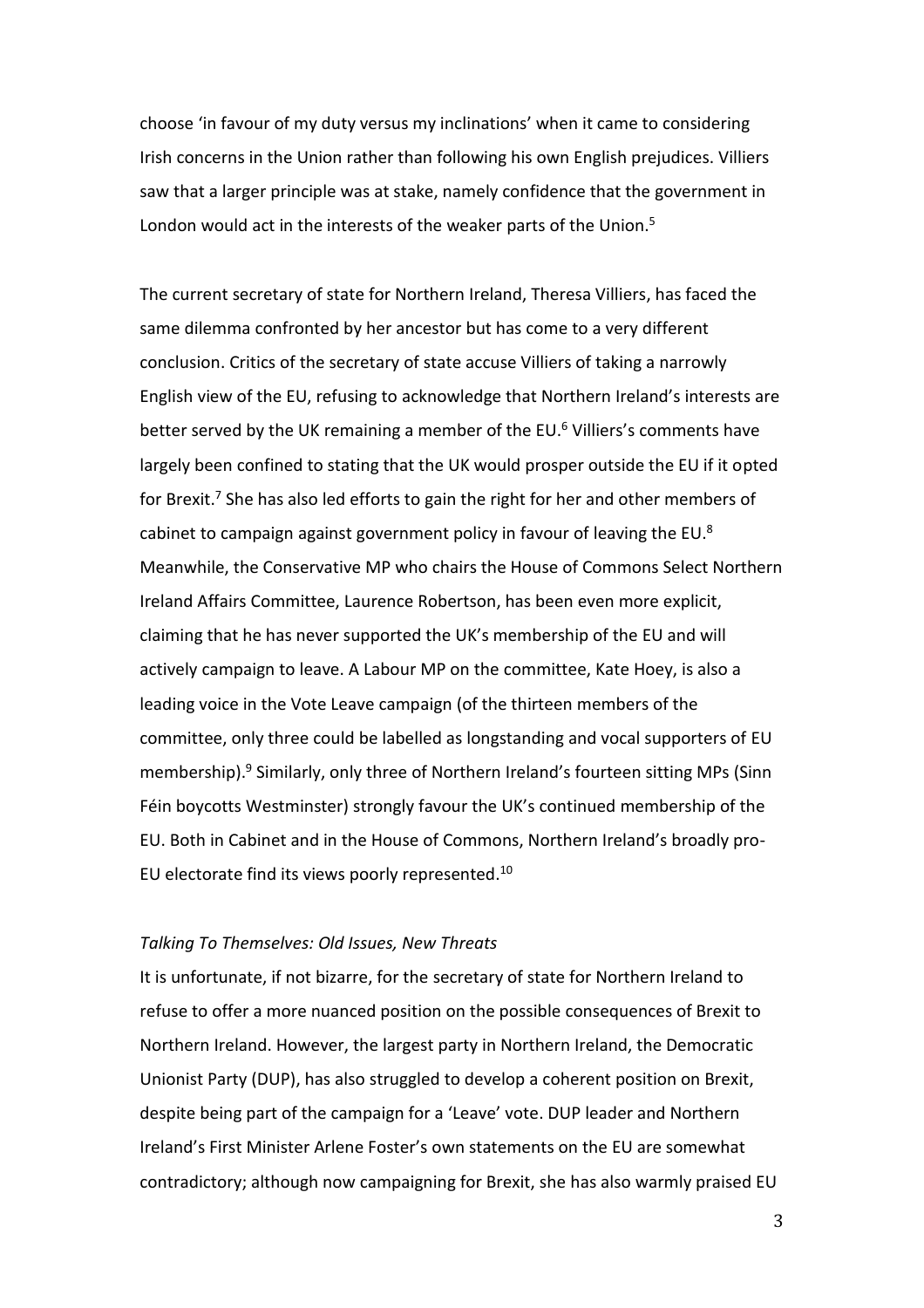funding for Northern Ireland and has made it clear that access to new EU programmes such as Horizon 2020 is a critical priority for the Northern Ireland Executive. Foster has acknowledged that her party is divided over the question of the UK's EU membership, although most of its leading figures, particularly its MPs in Westminster, are vocal advocates of the Leave campaign.<sup>11</sup> However, the DUP leadership has failed to convince representatives of Northern Ireland's business and farming sectors of the case for Brexit.<sup>12</sup>

Unionist Euroscepticism is coloured by three factors. First, few political movements wave the Union Jack and appeal to the virtues of 'Britishness' as much as Ulster Unionists.<sup>13</sup> Margaret Thatcher once claimed that Northern Ireland was 'as British as Finchley' (Thatcher's own constituency, now partly subsumed within Theresa Villiers's constituency of Chipping Barnet).<sup>14</sup> It is an adage which Unionists very much wish to live up to; recommending the dilution of British sovereignty in favour of some form of European integration sits awkwardly with Ulster Unionism's loudly pronounced patriotism.

Second, Unionists regard Sinn Féin's conversion from a position of long-held Euroscepticism to one of support for the UK's membership of the EU with profound suspicion. Sinn Féin has argued that Brexit 'would represent a huge setback in the political sense in that it would harden partition'.<sup>15</sup> Party president Gerry Adams has called for a Northern Ireland-only referendum if the UK votes to leave the EU and for the Irish government to ensure that the North is exempt from Brexit.<sup>16</sup> Unionists are alarmed by such statements, which reinforce their long-held concerns that Irish Nationalists may use the EU as a 'back door' in order to advance Irish unification.<sup>17</sup> Many Unionists also believe that Republicans, including those who were involved in violence, have abused European human-rights legislation to attack the British state; Nationalists and Republicans have frequently used the European courts to make allegations against the British security services in Northern Ireland. (According to one European Commission official there is often little separation made in Unionist discourse between the European Court of Human Rights – not an EU body, but established by the forty-seven-member Council of Europe – and the EU.) $^{18}$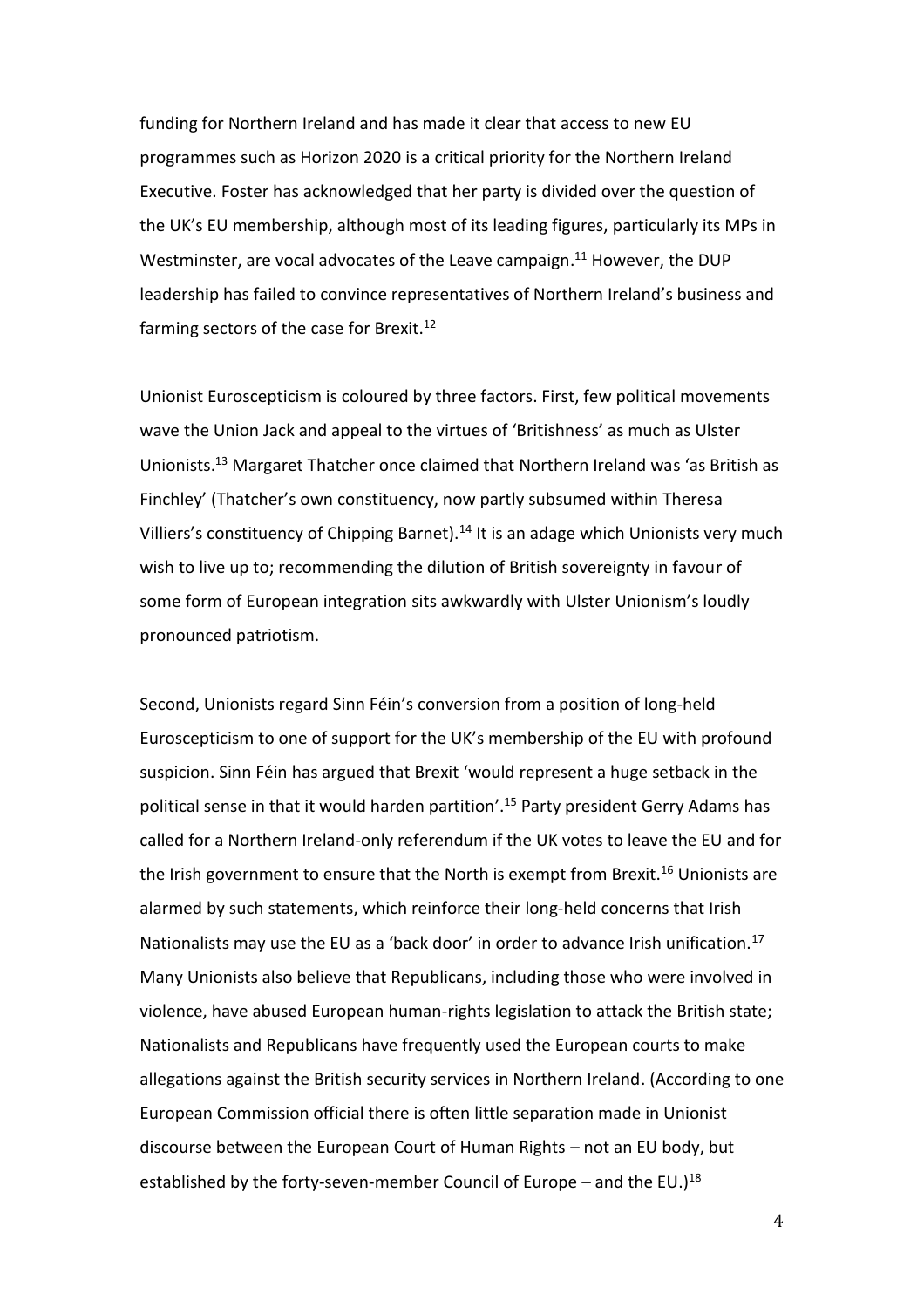Third, many Unionist representatives adopt a simplistic arithmetic formula to calculate the benefits of EU membership for Northern Ireland and the rest of the UK. Such an argument is persistently made by the deputy leader of the DUP, Nigel Dodds: 'Each year we pay in £19 billion and get back £10 billion, a deficit … It's our own money coming back at a reduced rate … As things stand I would certainly be voting to come out'. <sup>19</sup> Another DUP MP, Jim Shannon, has spoken about the negative effect Europe has had on Northern Irish business: 'The worst of Europe damages the best of Britain. That is how I feel about the issue, and that is how I believe many others feel about it. The worst of Europe means red tape for businesses, mass immigration and less money for hard-working taxpayers'.<sup>20</sup> A combination of all three factors has prompted the DUP to opt to side with the Leave campaign.

Sinn Féin, Northern Ireland's second-largest party, has a long record of equivocal support for British and Irish membership of the EU. South of the border, Sinn Féin campaigned in February's Irish general election as the anti-austerity party, heavily criticising the EU's recent record during Dublin's debt crisis.<sup>21</sup> The party has also campaigned against successive EU referendums in the South.<sup>22</sup> Consequently, the party leadership knows it has to be careful not to be too fulsome in its support for the EU in Northern Ireland during the referendum campaign to avoid drawing attention to inconsistencies that could damage the party's credibility.<sup>23</sup> The SDLP is vocally pro-EU but is a much-diminished force compared to its status the 1990s.<sup>24</sup> In such a vacuum the Irish government emerged as the most coherent advocate of Northern Ireland (and implicitly the wider UK) staying in the  $EU - to$  the extent that Arlene Foster has publicly criticised such 'meddling' or 'scaremongering from outside interests'.<sup>25</sup> However, the recent political deadlock in Ireland following February's inconclusive general election has arguably diverted attention away from the Brexit issue. 26

The debate in Northern Ireland on the merits of Brexit has become increasingly polarised. With few Unionist representatives willing to make the case for the EU,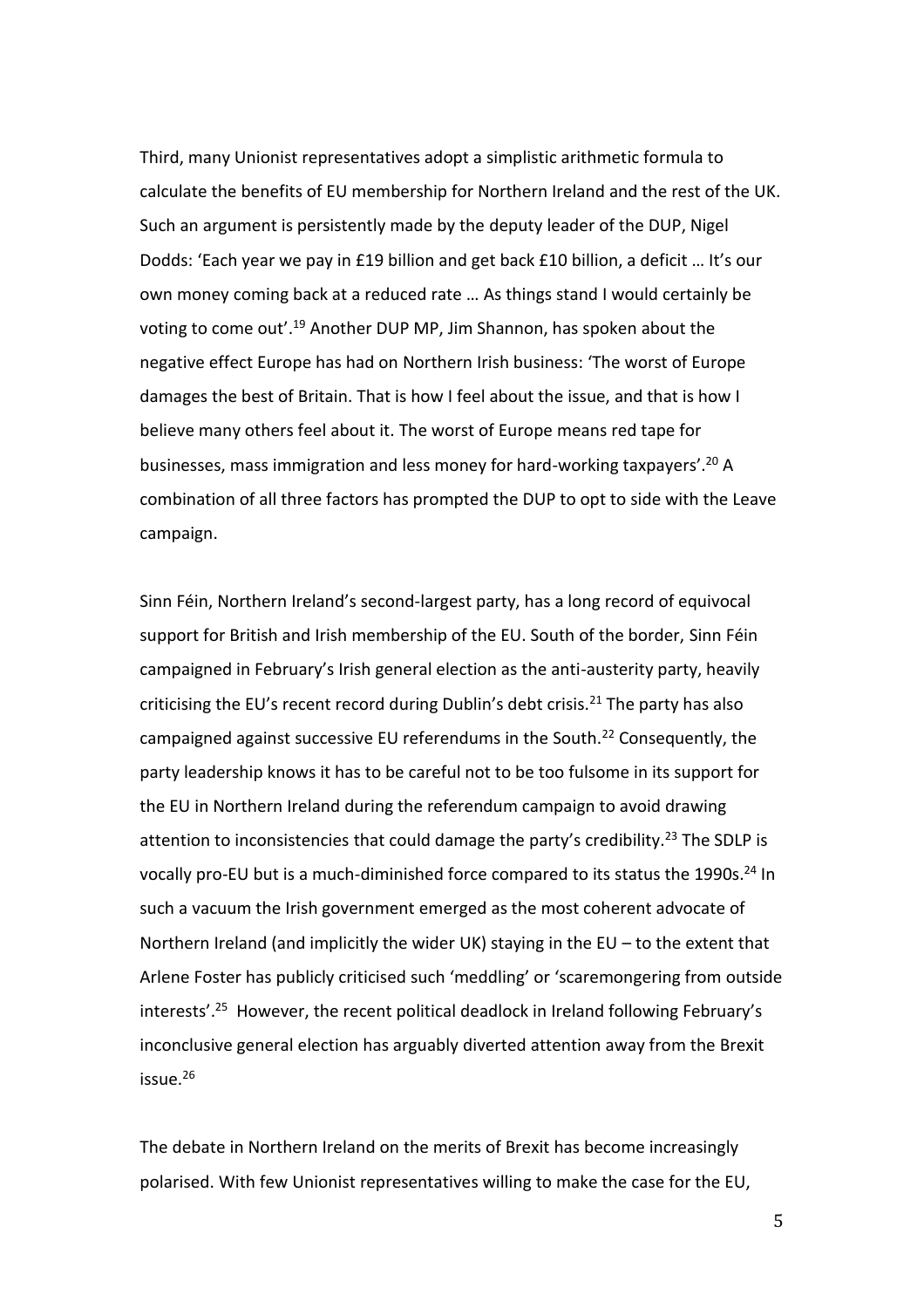Unionist voters (predominantly Protestant, making up over 50 per cent of the electorate), are mostly in the Eurosceptic camp (64 per cent are in favour of leaving the EU, 20 per cent favour staying in and 16 per cent are undecided). 74 per cent of Sinn Féin and Social Democratic and Labour Party (SDLP) voters (mostly Catholics and making up approximately 40 per cent of the electorate) say they will vote to stay in the EU.<sup>27</sup> However, it is the legacy of the Troubles, the persistent breakdown of trust and institutional co-operation in the Stormont executive and Assembly that most seriously hinders a serious cross-party policy discussion of the UK's membership of the EU in Northern Ireland.<sup>28</sup>

## **The Dublin Dimension**

The Irish government views the prospect of the UK leaving the EU as a major threat to the Irish economy, Anglo-Irish political ties and cross-border cooperation in counter-terrorism/serious crime investigation.<sup>29</sup> An Irish diplomat pointed out that 'The issue [Brexit] is just too important for us. Northern Ireland is just one small part of the UK; it is a large part of the island of Ireland'.<sup>30</sup> In the area of trade, North-South commerce is already negatively affected by 'an international land border between a small state and a region of a larger state that have tax systems that are not very harmonised and currencies that can fluctuate rapidly and through large margins.'<sup>31</sup> According to the government in Dublin, the EU, particularly the single market and the role of the European Commission, is a critical means of eliminating, or at least reducing, such structural disadvantages. The harmonisation of customs procedures and the development of cross-border programmes to stimulate economic activity, effectively removed much of the red tape that restricted trade in the past.<sup>32</sup>

The UK is Ireland's largest trading partner accounting for 17 per cent of Irish exports. More than €1 billion of goods and services are exchanged between the two countries every week; bilateral trade amounted to more than  $\epsilon$ 62 billion in 2014.<sup>33</sup> The Irish government has also estimated that over 200,000 UK jobs depend on exports to Ireland. Ireland receives more UK exports than China, India and Brazil combined  $-$  £18 billion of British goods and services were imported by Ireland in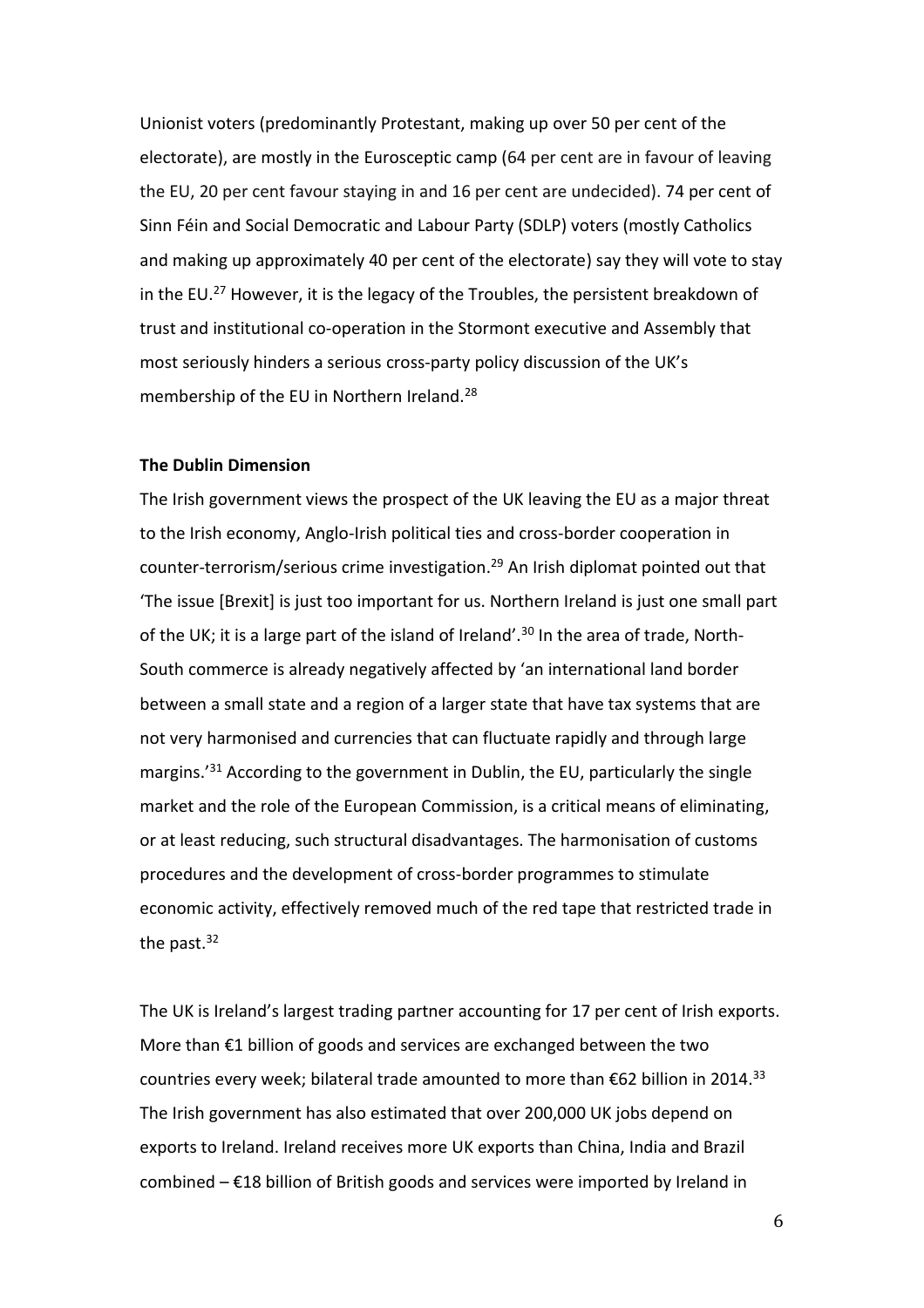2014.<sup>34</sup> Ireland is the UK's fifth-largest trading partner, ahead of China  $-$  a statistic often criticised in London as evidence of the UK's failure to expand its trade relationships.<sup>35</sup> However, such criticism, at least to Irish ears, can smack of complacency or a lack of appreciation of Anglo-Irish ties.<sup>36</sup> There has been a significant increase in trade between Northern Ireland and the Republic of Ireland since the Good Friday Agreement (partly facilitated by North-South bodies and programmes funded by the EU aimed at stimulating economic co-operation and investment).<sup>37</sup> Irish officials do not argue that this trade relationship would disappear overnight. However, they see a period of uncertainty – including the lengthy negotiations of new bilateral agreements – as likely to incur serious economic losses to both countries: '"Brexit", like it or not, is a leap into the unknown'.<sup>38</sup> Irish officials are dismayed by the lengthy UK introspection on its membership of the EU, particularly because the two countries share very similar views on deepening the European Single Market, including the creation of a digital single market.<sup>39</sup>

The Irish government has been at pains to point out that the vote on the EU is a choice for UK voters alone claiming its stark warnings to London of the negative consequences is merely advice from 'a friend'.<sup>40</sup> In private, however, Irish diplomats admit that they are in effect, if discreetly, in campaign mode – a special unit has been set up in the Department of Foreign Affairs and Trade to deal with Brexit issues and to advise on the referendum. Dublin is also mindful that 330,000 Irish citizens are eligible to vote in UK referendums, with a similar number of UK citizens living in the Republic of Ireland who are also entitled to cast a ballot.<sup>41</sup>

Common membership of the EU has served to greatly improve relations between the UK and Ireland. According to the Irish minister for foreign affairs and trade, Charles Flanagan, working together in Brussels 'helped us appreciate that we have more in common with one another than with any other member state'. <sup>42</sup> Bilateral meetings in Brussels, away from the emotional pressures of domestic politics, solidified a relationship that overcame mutual differences over Northern Ireland in order to counter the threat of terrorism and advance the peace process.<sup>43</sup> Moreover, joint EU membership also helps to underpin the Good Friday Agreement. The Irish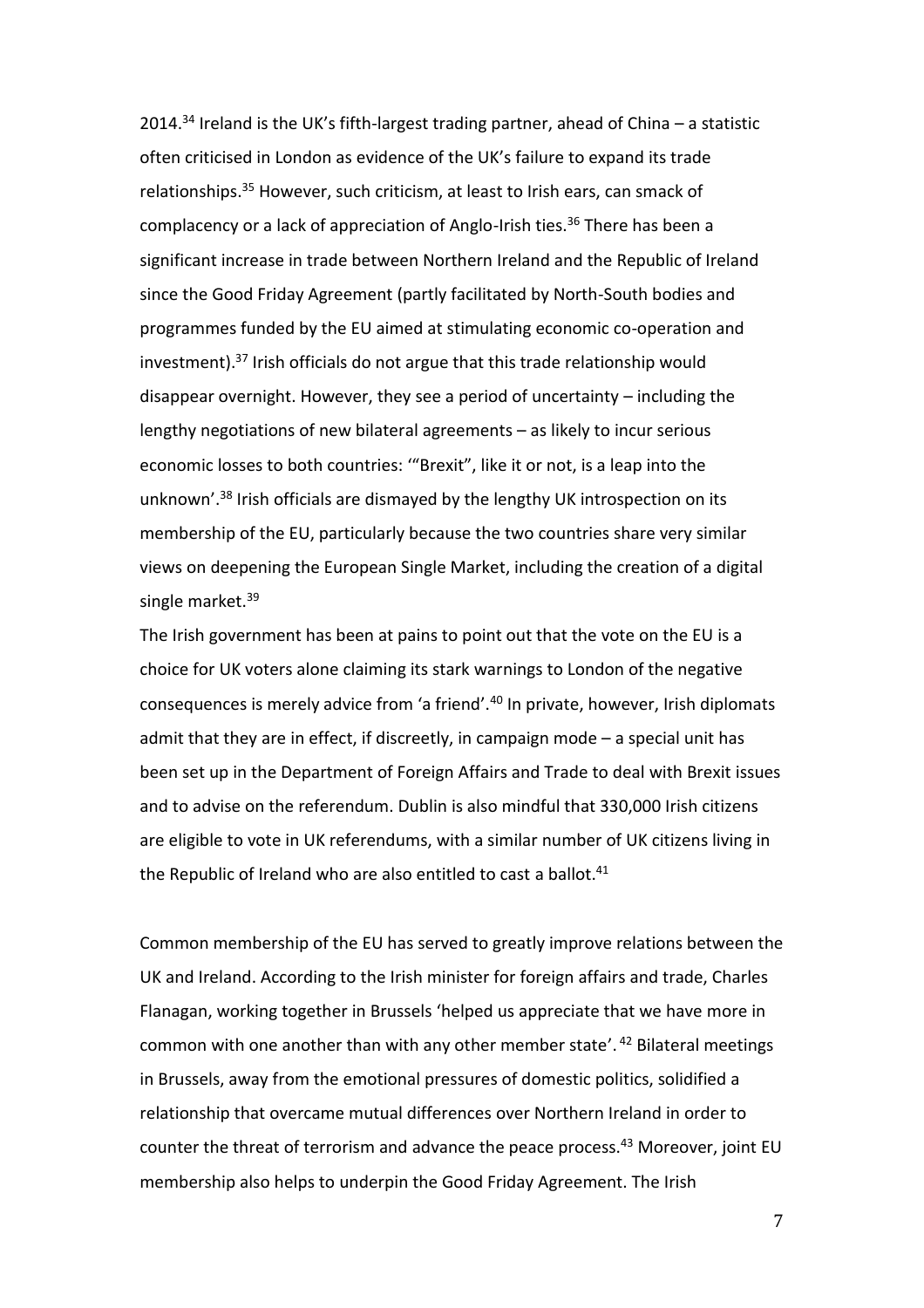government – having ceded Articles 2 and 3 of the Irish Constitution (claiming jurisdiction over the whole island) – leaned on a collective European identity as a means of reassuring Nationalists in Northern Ireland that the island, despite this constitutional change, would come closer together.<sup>44</sup> The UK's part in a wider European identity, articulated through its membership of the EU, is also attractive to those who, although they have come to accept UK sovereignty over Northern Ireland, are uncomfortable with being identified as British.<sup>45</sup> Removing a European dimension that 'softens the border' between the North and South of Ireland may upset the delicate equilibrium painstakingly constructed since the Good Friday Agreement.<sup>46</sup>

Irish officials have sought some clarity on what might replace the European Arrest Warrant (EAW) – used extensively by the British and Irish security services to combat terrorism and other serious crimes – if the UK votes for Brexit but have received no concrete response from London. A similar agreement, Irish officials warn, would have to be negotiated – a protracted consultative and legislative process would likely ensue.<sup>47</sup> Justice and security ministers in Dublin, Belfast and London have repeatedly underlined the vital importance of the EAW. In 2014 the threat of the UK exempting itself from the EAW prompted an urgent letter from Northern Irish justice minister, David Ford, to London and a subsequent assurance by the home secretary, Theresa May, that the EAW would remain in place. From 2004 to the beginning of 2013, 192 suspected criminals or terrorists were handed over to the UK authorities by Ireland under the EAW.<sup>48</sup> Other European police and judicial bodies such as Europol and Eurojust are also frequently used by the British and Irish police, and security agencies during counter-terrorism and criminal investigations on both sides of the border (Europol establishes procedures for the exchange of crime intelligence for police operations; Eurojust facilitates the collection and exchange of information and evidence for the prosecution of transnational criminal or terrorist networks). <sup>49</sup> The largely neglected British-Irish Council (created under the Good Friday Agreement) could serve as an overarching body to replace EU agreements on a bilateral basis. However, David Cameron has largely ignored the council since he became prime minister.50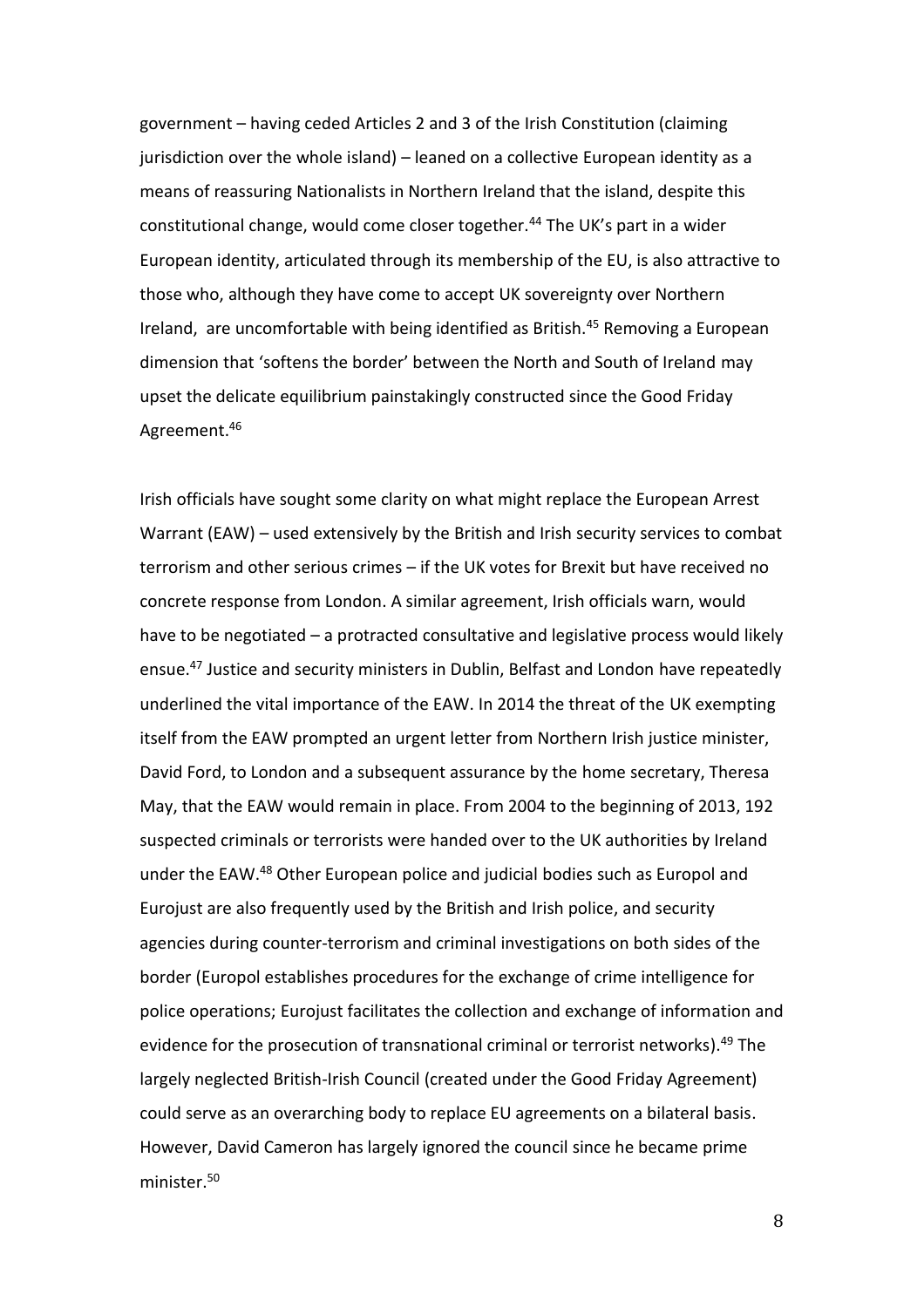#### **Counting the Costs of an Ulster Brexit**

The key questions in the current debate centre on whether the EU makes a positive contribution to Northern Ireland and on the specific threats of a Brexit to the country's security and economy. First, as Northern Irish officials acknowledge, agencies such Europol, Eurojust and tools like the EAW, developed over many years, are exceptionally important to the security of the country and not easily replaced.<sup>51</sup> The economic effect of Brexit is less certain, debated by politicians and economists alike. However, Northern Ireland is a major beneficiary of EU programme funds. From 2007–13, the EU provided €2.4 billion to support Northern Ireland's development as a peripheral region emerging from conflict (managed by the Northern Ireland-dedicated Special EU Programmes Body).<sup>52</sup> In 2007, following the St Andrews Agreement that restored Northern Ireland's power-sharing executive, the president of the European Commission, José Manuel Barroso, set up a Northern Ireland Task Force with input from eighteen different units in the Commission. The executive in turn established a Barroso Taskforce Working Group in Belfast chaired by two junior ministers; it also seconded a number of civil servants to the Commission in Brussels, and to the British and Irish Permanent Representations to the EU. The Office of the First Minister and Deputy First Minister also set up a dedicated policy unit to set targets with respect to accessing EU funding.<sup>53</sup>

This strategy of engagement has been only partially successful. In recent years participation by Northern Ireland's small- and medium-sized enterprises in European-funded programmes ranked lowest in a recent comparison with five similarly sized (by population and economic profile) European regions, a statistic that can be partially – but not fully – explained by the large role of the public sector in Northern Ireland's economy.<sup>54</sup> Between 2007 and 2013, Northern Ireland also had the worst record of successful applications to receive EU Seventh Framework Programme funds of any region in the UK.<sup>55</sup> The Northern Irish economy has a number of structural disadvantages – a person of working age in Northern Ireland is more likely than anywhere else in the UK to have no qualifications.<sup>56</sup> The EU has tried to address this skills shortage by putting in place (in 2007–13) programmes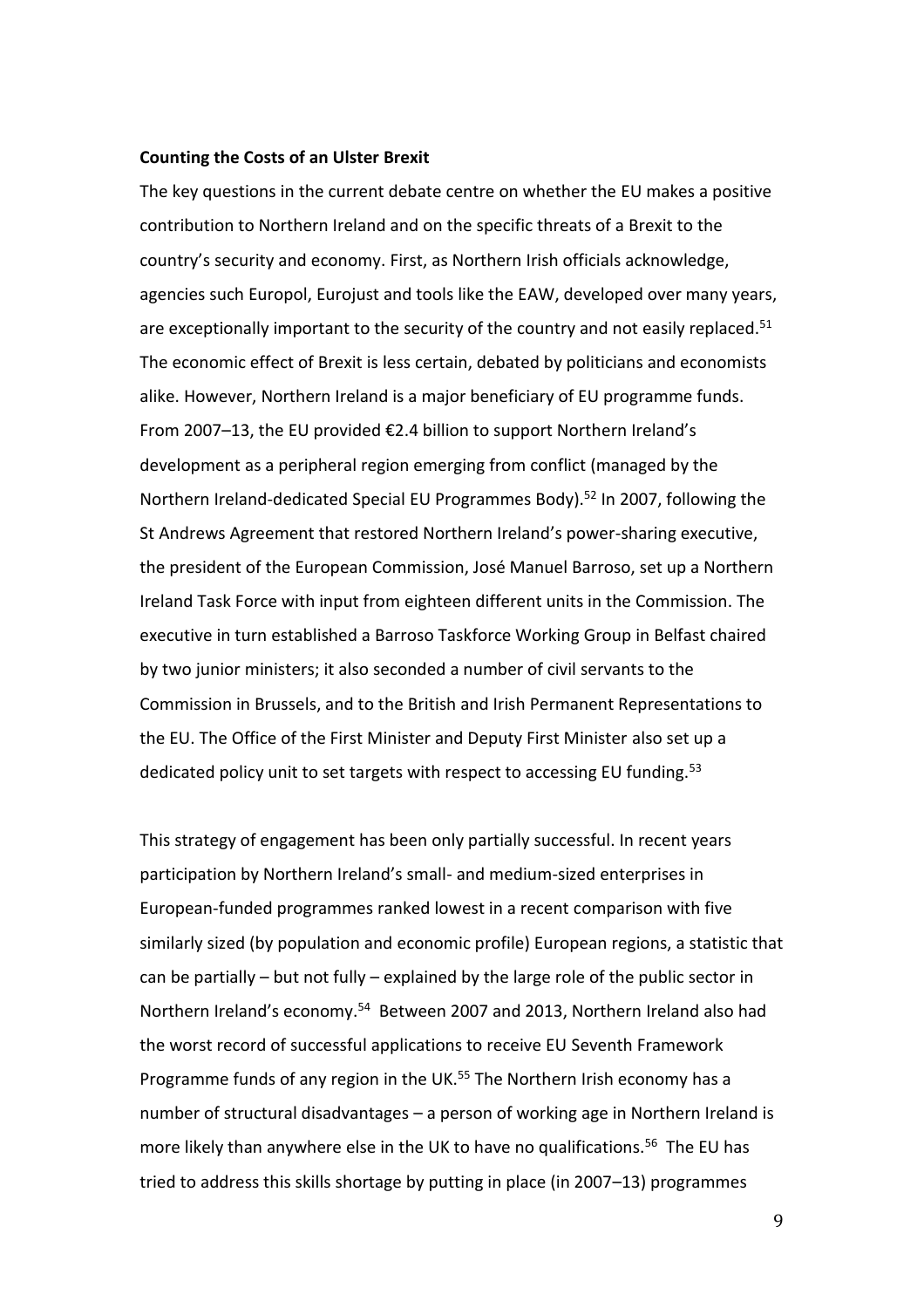worth €472 million to allow young people to gain new qualifications and to address social problems in Northern Ireland. (Of the 33,540 participants who took part in such programmes, 17,347 gained qualifications rated at level two – a good level of expertise in an area of work/study - or above.) 57

Northern Ireland's robust civil-society sector is heavily dependent on funding from the EU. From 1995–2014 EU programmes directly aimed at mitigating violence in Northern Ireland and dealing with the trauma of decades of conflict amounted to approximately €1.3 billion; during that time more than 5,000 people in Northern Ireland have received trauma counselling paid for by the EU. An additional €229 million has been allocated for the PEACE IV Programme; this funding is in addition to regional-development funding which will be spent in Northern Ireland and along the border region in the Republic of Ireland between 2014 and 2020.<sup>58</sup> The effect of such programmes is difficult to quantify; anecdotal evidence suggests positive outcomes, as does the decline in inter-community violence.<sup>59</sup> Northern Ireland's civil-society sector has also helped to mitigate tensions during long periods of political deadlock. Some funding is also forthcoming from the Northern Ireland Executive, including for the independent Community Relations Council, but official Northern Irish bodies are unable to fund some politically sensitive activities, such as those that involve former paramilitaries (so-called ex-prisoners' groups). This is a uniquely important EU contribution (with some assistance from the Irish government's Reconciliation Fund, for which the 2015 budget amounted to  $\epsilon$ 2.7 million).<sup>60</sup> The potential withdrawal of such funds risks undermining the cross-community dialogue, community and mental-health projects that have been put in place since the Good Friday Agreement.

Compared with the rest of the UK, Northern Ireland is disproportionately dependent on EU Common Agricultural Policy (CAP) payments. The agri-food industry is a critical employer, responsible for approximately 6 per cent of all jobs in Northern Ireland in 2014; agriculture alone accounts for three times the UK average as an employer. Northern Ireland's biggest private sector enterprise is Moy Park, a poultry processing firm.<sup>61</sup> Northern Irish farmers expect to receive close to €2.5 billion in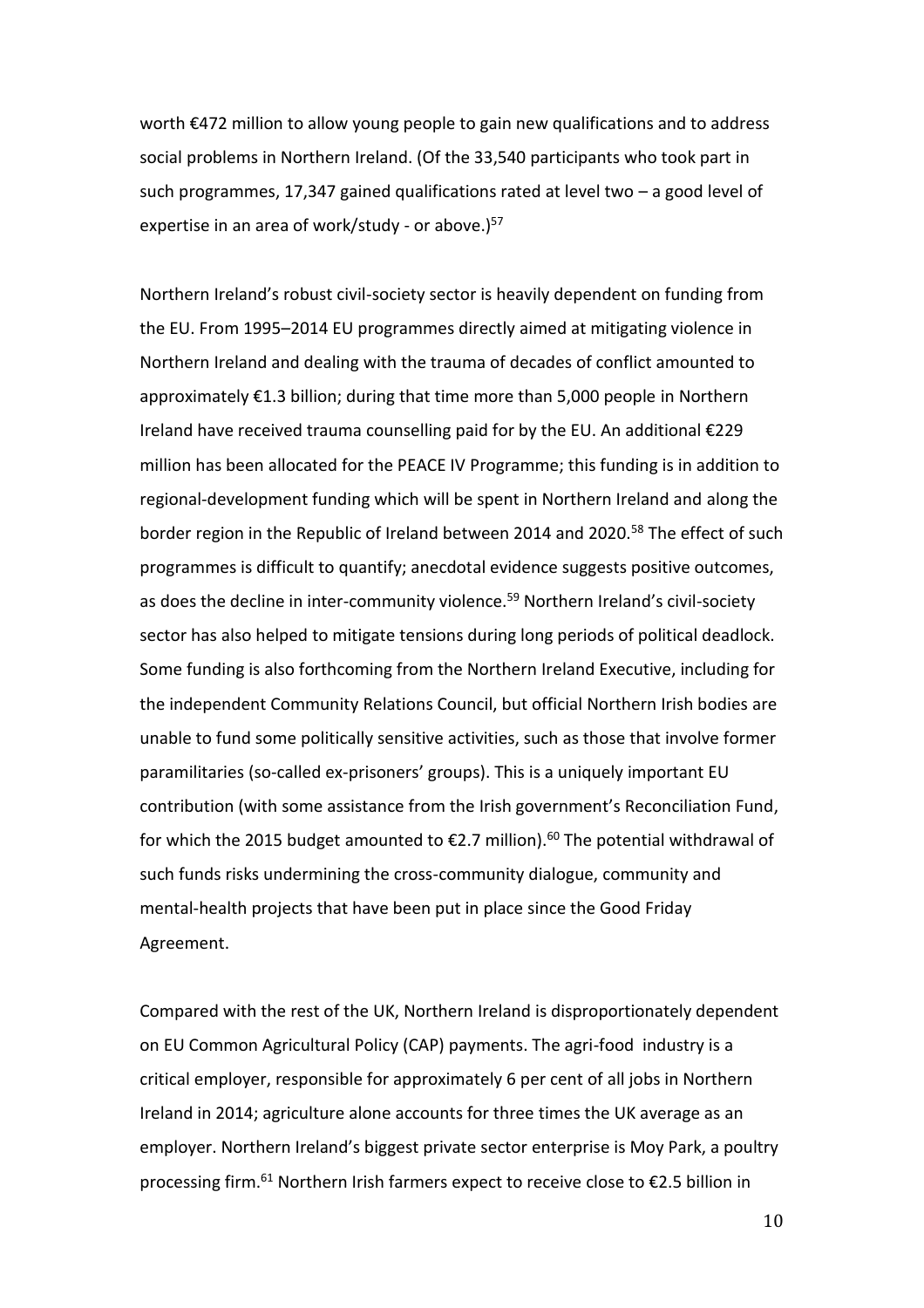CAP payments from 2014 to 2020 (the total income generated from farming – excluding subsidies – in Northern Ireland amounted to £283 million in 2014). 62 Indeed the Ulster Farmers Union has warned the Stormont Executive of the importance of the CAP to farming, without which Northern Irish farmers would not be able to 'produce affordable food, look after the countryside, create jobs, and maintain rural communities'. $63$  So far the government in London has not said if it will replace the UK's  $\epsilon$ 25.1 billion CAP payments with a similar UK-only scheme.<sup>64</sup>

The potential post-Brexit decline of more than 20 per cent in Anglo-Irish trade – forecast by the Dublin-based Economic and Social Research Institute – seems extreme; this estimate has been dismissed by, among others, Leslie Budd, a British economist commissioned in early 2015 by the Northern Irish Assembly's Enterprise Committee to examine the specific impact of Brexit on Northern Ireland. <sup>65</sup> Budd highlighted some key characteristics of the Northern Irish economy which differentiated it from other areas of the UK: the country reported more sluggish growth than the rest of the UK; and was disproportionately (and increasingly) reliant upon the Republic of Ireland for its trade. As a result, the median figure forecast by a range of economists – a 2 per cent decline in UK-wide GDP as a result of Brexit – should be increased to 3 per cent in the case of Northern Ireland. Moreover, because 8.4 per cent of Northern Ireland's GDP was dependent on support from EU programmes, such as those financed under the European Regional Development Fund, the European Social Fund, CAP, Interreg and PEACE, these would have to be quickly replaced by funding from London to avoid a more severe contraction of GDP than the 3 per cent figure forecast.<sup>66</sup> Funding from the European Investment Bank, which has consistently backed large infrastructure projects in Northern Ireland, including a recent €150 million loan to the University of Ulster, would also likely be severely reduced.<sup>67</sup> Northern Ireland has already been among the most recessionprone UK regions: its private sector shrank by 1.5 per cent between 2008 and 2013.<sup>68</sup>

Unionists, such as Nigel Dodds and Sammy Wilson, counter that the devolution of corporate tax rates – part of the 2014 Stormont House Agreement between the parties in the Northern Ireland Executive aimed at resolving identity issues and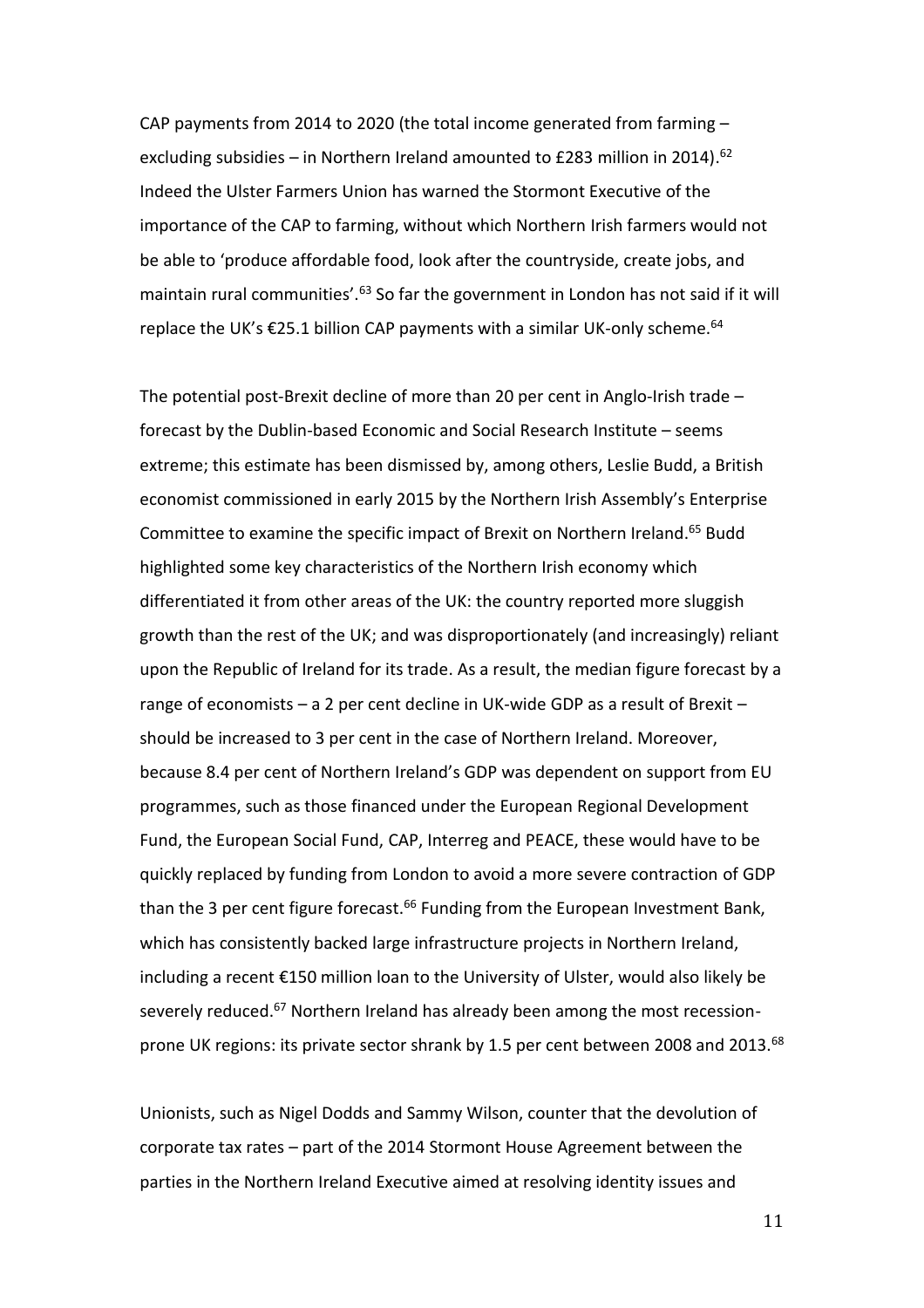forging agreement on welfare reform and fiscal responsibility – and the ending of fiscal transfers to the EU budget would outweigh any negative economic effects of Brexit.<sup>69</sup> However, London has attached difficult conditions to a deal that would allow the Northern Ireland Executive to set lower corporation tax rates similar to (or lower than) the 12.5 per cent flat rate in the Republic of Ireland. First, the Conservative government has insisted that the Northern Ireland block grant will be cut to mirror reduced fiscal revenues received from Northern Ireland. Second, such powers will only be transferred to Belfast in 2017 if the executive can demonstrate that it has a programme in place to balance its budget – a thorny issue for Sinn Féin, which has vowed to fight further cuts to the Northern Ireland budget, including plans to cut 7,000 public-sector jobs which Unionists claim were agreed under the Stormont House Agreement.<sup>70</sup> Northern Ireland's public sector currently accounts for 28 per cent of employment, four percentage points higher than Wales and ten points higher than England.<sup>71</sup> The Stormont executive's current budget deficit is running at an alarming 33 per cent of gross value added.<sup>72</sup> Sinn Féin and other parties may conclude that the long-term benefits of lower corporation taxes are not worth the short-term political fallout. A sharp reduction in public money for Northern Ireland would likely see an immediate slump in growth.

The prospect of a vastly increased transfer of funds – drawing on those which are currently part of the UK's contribution to Brussels – from London to Belfast also does not appear to hold much water. The UK contributed approximately £8.5 billion in post-rebate net contributions to the EU in 2015. <sup>73</sup> However, in the likely scenario that the UK wished to remain an integrated part of the European Single Market – akin to Norway – then it would have to make a substantial contribution to the EU budget but would not take part in EU decision-making, would be subject to EU regulations but would not be eligible for many EU funding programmes).<sup>74</sup> Based on its budgetary contribution, the 'Norway option' is not attractive to the UK; from 2009-2014, Norway was the tenth highest contributor to the EU budget, despite not being an EU member.<sup>75</sup> Theresa Villiers has declined to say whether London would meet funding gaps directly caused by the withdrawal of EU funds from Northern Ireland.<sup>76</sup> The mood in Westminster does not leave much room for optimism  $-83$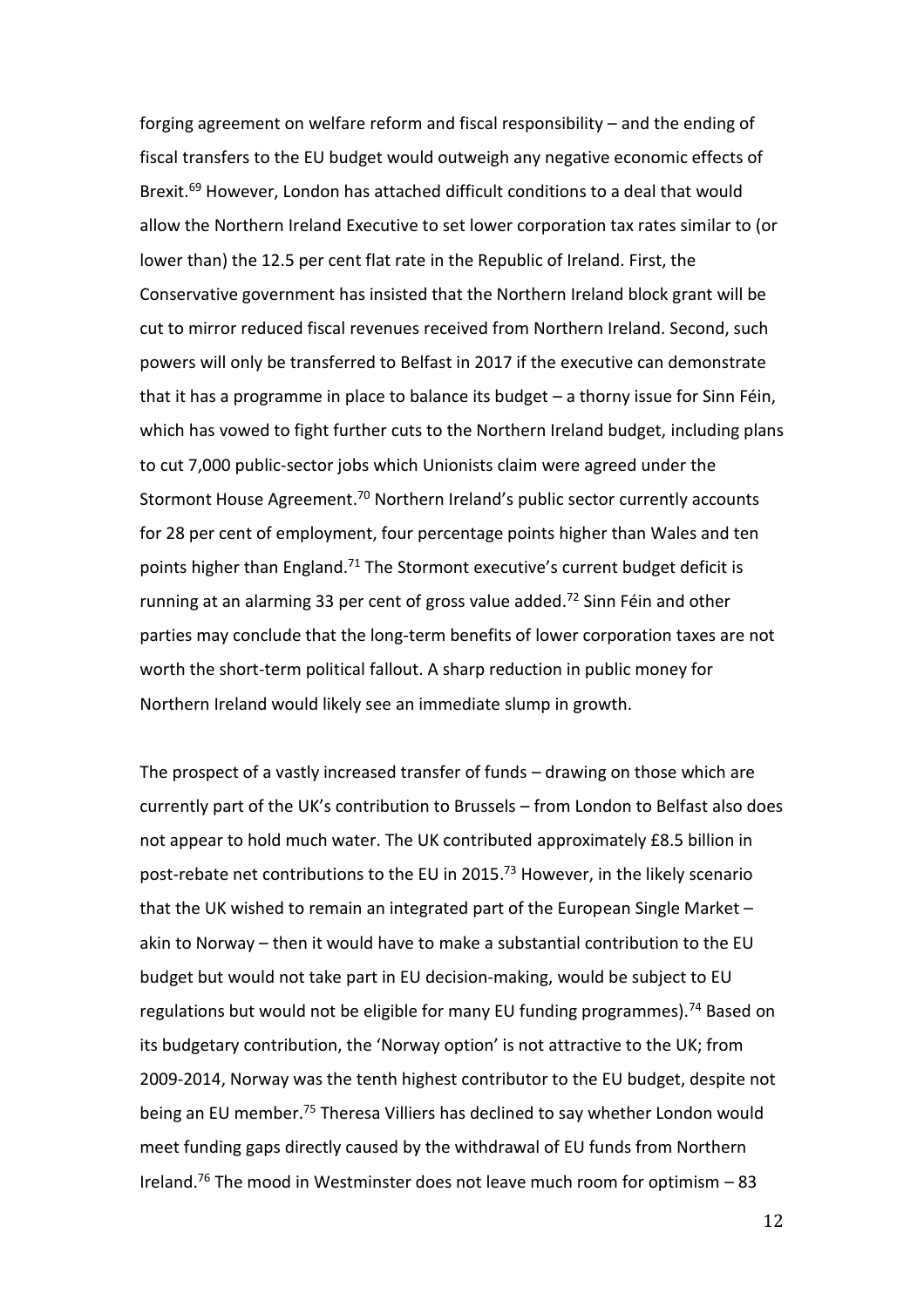per cent of Conservative MPs want to see the scrapping of the Barnett formula (the present system used to calculate the level of subsidies to UK devolved institutions), including significant cuts in payments to Scotland and Northern Ireland in order to spend more public money in England.<sup>77</sup>

### **Conclusion**

Any fallout from Brexit to the UK's security or economy will be keenly felt in Northern Ireland. Even if London eventually agrees to opt into the European Economic Area on the same terms as Norway, avoiding a sharp increase in regulations and other related costs to its European trade, a period of uncertainty will negatively affect investment. Northern Ireland is heavily dependent on trade with the Eurozone; any re-imposition of border controls on the UK's only land border to restrict 'back-door' immigration from the EU or the introduction of enhanced customs inspections, hindering cross-border trade, would likely see a further deterioration in Northern Ireland's already parlous economic fortunes. Regardless of the prospect of Stormont introducing lower corporation tax rates, the Republic of Ireland – with a more qualified workforce, a history of political stability and, crucially, an economy fully integrated into the EU as its only native English-speaking member state – would become an even more attractive place to invest in comparison to Northern Ireland.<sup>78</sup> The majority of English MPs are vocally against any increase in the block grant to Belfast.<sup>79</sup> They are unlikely to wish to fill the multibillion pound gap in the Stormont executive's finances after Brexit.

Northern Ireland's politicians – so certain on questions of flags, dealing with the past and the UK constitutional question – are not sending a clear message of what is best for the future of Northern Ireland. The election for the Northern Ireland Assembly later this year is likely to be focused on local issues, such as disputes over the implementation of the Stormont House Agreement, rather than on the broader question of the UK's EU membership. The Northern Ireland Executive is once again too consumed by old politics and divisions to think strategically or pragmatically about its future and make those views known to the rest of the UK. The confusion, hand-wringing and even outright rejection of Europe that characterises policy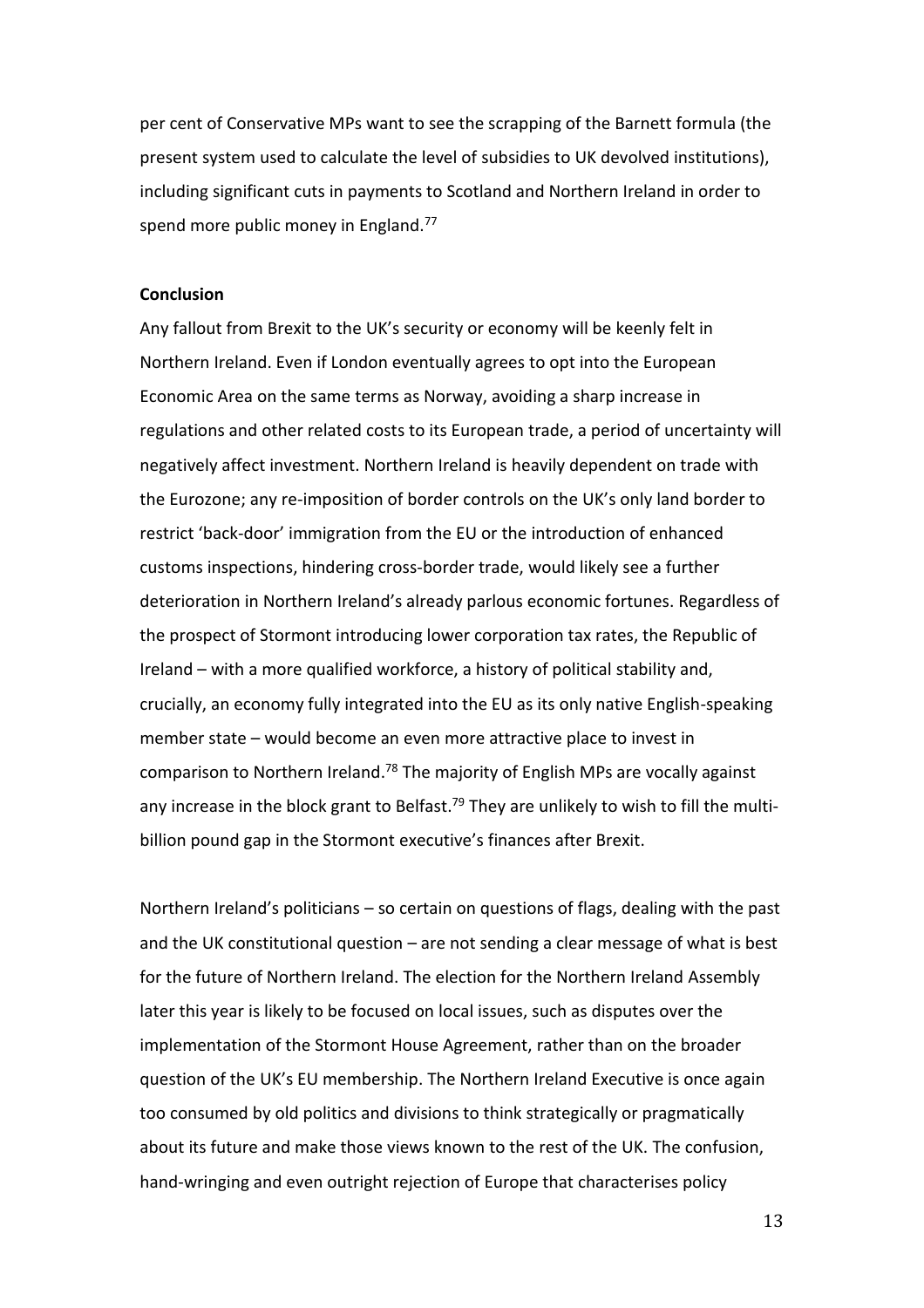discussions in Northern Ireland stands in stark contrast to the clear-eyed position taken by political parties in Edinburgh, where the Scottish Conservatives, Labour, the Liberal Democrats and the ruling Scottish National Party have all made coherent arguments in favour of the UK staying in the EU.<sup>80</sup> Northern Ireland's Unionist leaders – despite their close cultural connections to Scotland and despite raising vocal concerns to preserve the UK – appear to have not given significant consideration to the prospect of a renewed push for Scottish independence in the event of the UK leaving the EU.

Meanwhile, Northern Ireland finds itself with the most Eurosceptic of secretaries of state, unwilling to recognise or to warn of the dangers of Brexit to the country. Scotland has dominated British political debate about the future of the UK. Yet it is Northern Ireland, with its 300-mile land border, its fractured political structures, weak economy and enduring terrorist threat, that requires urgent attention in the debate on a potential Brexit. A departure from the EU could see Northern Ireland reemerging as a major political, security and economic crisis for future governments in London.

*Edward Burke is Lecturer in Strategic Studies at the University of Portsmouth.*

#### **Notes**

 $\overline{a}$ 

<sup>12</sup> *BBC News*, 'NI Chamber of Commerce: Majority of Surveyed Members Favour EU', 25 February 2016; *BBC News*, 'EU Referendum: Ulster Farmers' Union says "No Compelling Case" for Brexit', 25 February 2016.

<sup>13</sup> James W McAuley and Jonathan Tonge, 'Britishness (and Irishness) in Northern Ireland since the Good Friday Agreement', *Parliamentary Affairs* (Vol. 63, No. 2, 2010), p. 281.

<sup>1</sup> Simon Hamilton, speech given at the 2014 Democratic Unionist Party's (DUP) conference, 21 November 2014,

<sup>&</sup>lt;http://www.mydup.com/news/article/conference-2014-simon-hamilton-mla>, accessed 2 February 2016.

<sup>2</sup> Peter Swindon, 'Sinn Féin Would Work with SNP MPs', *Herald Scotland*, 12 February 2015.

<sup>3</sup> Christopher Hope, 'David Cameron "Must Strengthen Evel Plans to Stop SNP Maintaining Ban on Hunting in England"', *Daily Telegraph*, 14 July 2015.

<sup>4</sup> William Hague, 'Why I Will Be Voting to Stay in the EU', *Daily Telegraph*, 22 December 2015.

<sup>5</sup> Herbert Maxwell, *The Life and Letters of George William Frederick, Fourth Earl of Clarendon, K.G., G.C.B. Volume I* (London: Edward Arnold, 1913), p. 294.

<sup>6</sup> Henry McDonald and Toby Helm, 'Theresa Villiers Called upon to Quit if She Campaigns to Leave EU', *Guardian*, 9 January 2016; *Belfast Newsletter*, 'Villiers Rebuts McGuinness' Call for Her to Quit over Anti-EU Stance', 22 February 2016.

<sup>7</sup> Comments made by Theresa Villiers in *Question Time*, BBC1, Belfast, 21 January 2016.

<sup>8</sup> Nicholas Watt, 'Eurosceptics Force Cameron to Give Ministers Free Rein on EU Referendum', *Guardian*, 5 January 2016.

<sup>9</sup> Laurence Robertson, 'European Referendum', February 2016, <http://www.laurencerobertson.org.uk/campaigns/europeanreferendum>, accessed 5 February 2016. The three MPs are Tom Blenkinsop, Stephen Hepburn and Alasdair McDonnell. <sup>10</sup> Bill White, 'EU Referendum: How Will Northern Ireland Unionists and Nationalists Vote on June 23?', *Belfast Telegraph*, 22

February 2016. <sup>11</sup> See Arlene Foster's statements on Horizon 2020 and other EU programmes on her personal website,

<sup>&</sup>lt;http://arlenefoster.org.uk/?p=807#sthash.bYcQ5bsI.dpuf>, accessed 2 February 2016; *News Letter*, 'Full Statement: Foster Explains Why the DUP Want to Leave EU', 22 February 2016.

<sup>14</sup> Kevin Connolly, 'Thatcher's Tenure Shaped by Ireland', *BBC News*, 8 April 2013.

<sup>15</sup> Comments made by Declan Kearney in *Question Time*, BBC1, Belfast, 21 January 2016.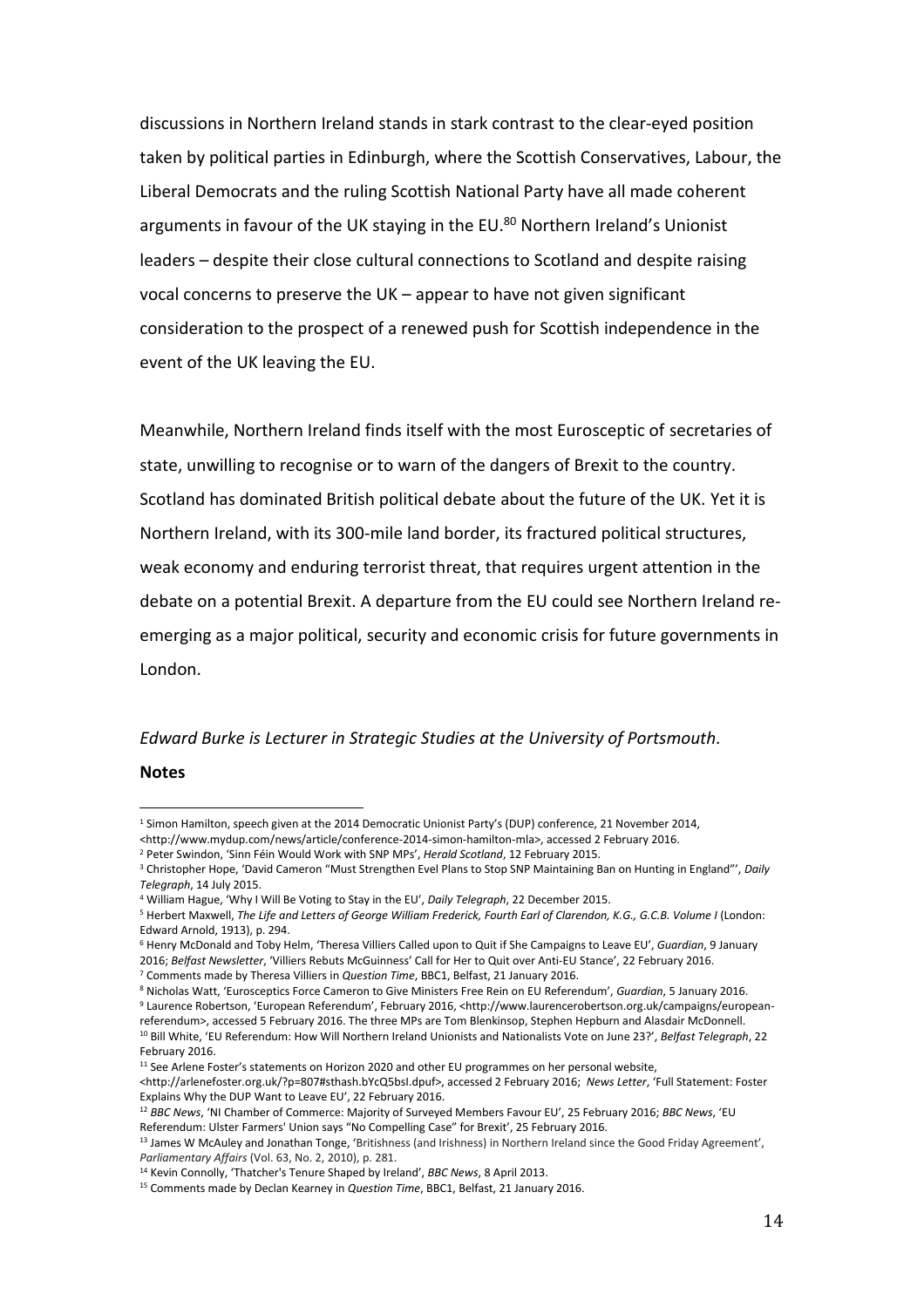$\overline{a}$ <sup>16</sup> Gerry Adams quoted in Gerry Moriarty, 'SF Says North Should Be Able to Stay in EU in a Brexit', *Irish Times*, 20 April 2015. <sup>17</sup> Hastings Donnan and Thomas M Wilson (eds), *Borderlands: Ethnographic Approaches to Security, Power, and Identity* 

(Lantham, MD: University Press of America, 2012), p. 85.

<sup>18</sup> Jeffrey Donaldson, 'Donaldson - Human Rights Act has Failed Victims', DUP,

<http://www.mydup.com/news/article/donaldson-human-rights-act-has-failed-victims>, accessed 3 March 2016; author interview with a European Commission official, 22 December 2015.

<sup>19</sup> Comments made by Nigel Dodds in *Question Time*, BBC1, Belfast, 21 January 2016.

<sup>20</sup> Jim Shannon, *Hansard*, HC Debates, 18 November 2014, Col. 46WH.

<sup>21</sup> Sinn Féin, 'Sinn Féin General Election Manifesto 2016', [http://www.sinnfein.ie/manifesto2016,](http://www.sinnfein.ie/manifesto2016) accessed March 13 2016.

<sup>22</sup>*An Phoblacht*, 'Sinn Féin Launches Campaign against Lisbon Treaty', 22 May 2008.

<sup>23</sup> Gerry Adams, 'Sinn Féin Seeks to Lead Anti-Austerity Government - Adams', Sinn Féin, 8 February 2015,

<http://www.sinnfein.ie/contents/33281>, accessed 5 February 2016.

<sup>24</sup> News Letter, 'Colum Eastwood: SDLP Needs a Shot in the Arm', 11 November 2015.

<sup>25</sup> *BBC News*, 'Brexit: Arlene Foster Says Enda Kenny Has Right to Express Opinion', 26 January 2016, [http://www.bbc.co.uk/news/uk-northern-ireland-35407313,](http://www.bbc.co.uk/news/uk-northern-ireland-35407313) accessed 12 March 2016; Advance draft of an address by Arlene Foster to a conference held by the Institute of International and European Affairs and Queen's University Belfast, 'The Implications of Brexit for Northern Ireland and Anglo-Irish Relations from a Northern Ireland Perspective', Belfast, 26 November 2015, [<http://www.iiea.com/ftp/Publications/2015/IIEA%20Brexit%20Arlene%20Foster%20speech.pdf>](http://www.iiea.com/ftp/Publications/2015/IIEA%20Brexit%20Arlene%20Foster%20speech.pdf), accessed 12 March 2016.

<sup>26</sup> Kevin Doyle and Niall O' Connor, 'Enda Kenny Resigns after Failing to Get Re-elected as Leader', *Irish Independent*, 11 March 2016.

<sup>27</sup> White, 'EU Referendum'.

<sup>28</sup> For example, a distracted and periodically suspended Northern Ireland Assembly failed to create a committee dedicated to Northern Ireland's engagement with the EU. Mary C Murphy, *Northern Ireland and the European Union: The Dynamics of a Changing Relationship* (Manchester: Manchester University Press, 2014), p. 156.

<sup>29</sup> 'Nicholas Watt, 'Northern Ireland Would Face Serious Difficulty From Brexit, Kenny Warns', *Guardian*, 25 January 2016, <http://www.theguardian.com/politics/2016/jan/25/northern-ireland-irish-republic-eu-referendum-enda-kenny> accessed 12 March 2016.

<sup>30</sup> Author interview with an Irish diplomat, 18 December 2015.

31 John Bradley, 'Brexit, Northern Ireland and the Island Economy: An Update', The Institute of International and European Affairs, December 2015, p. 3.

32 Ibid.; Charles Flanagan, 'British-Irish Relations: Implications of a British Exit', transcript of a speech given at Chatham House, London, 7 September 2015.

<sup>33</sup> Central Statistics Office, 'Goods Exports and Imports 2014',

<http://www.cso.ie/en/releasesandpublications/er/gei/goodsexportsandimportsdecember2014/>, accessed 3 March 2016. <sup>34</sup> *Ibid.*

<sup>35</sup> Stephanie Flanders, 'Re-Routing UK Trade', *BBC News*, 12 April 2012; Enda Kenny, 'Securing Our Global Future in a Changing World', speech given at the Confederation of British Industry Annual Conference, London, 9 November 2015.

<sup>36</sup> Author interview with an Irish diplomat, 18 December 2015.

<sup>37</sup> Leslie Budd, 'The Consequences for the Northern Ireland Economy from a United Kingdom Exit from the European Union', Briefing Note, CETI/OU, 2/15, Northern Ireland Assembly, March 2015.

<sup>38</sup> Eamon Quinn, 'Charlie Flanagan Warns about British EU Exit Uncertainty', *Irish Examiner*, 27 November 2015.

<sup>39</sup> Kenny, 'Securing Our Global Future in a Changing World'.

<sup>40</sup> Evidence given by Dan Mulhall at the House of Commons Northern Ireland Committee, 'Oral Evidence: Northern Ireland and the EU Referendum', HC 760, 10 February 2016.

<sup>41</sup> Author interview with an Irish diplomat, 18 December 2015; Stephen Collins, 'Irish Voters Could Influence Brexit Referendum', *Irish Times*, 28 January 2016.

<sup>42</sup> Flanagan, 'British-Irish Relations: Implications of a British Exit'.

<sup>43</sup> *Ibid*.

<sup>44</sup> Author interview with an Irish diplomat, 18 December 2015.

<sup>45</sup> Joseph Ruane and Jennifer Todd, *The Dynamics of Conflict in Northern Ireland: Power, Conflict and Emancipation* (Cambridge: Cambridge University Press, 2000), p. 286; Brian Walker, 'British or Irish – Who Do You Think You Are?', *Belfast Telegraph*, 10 December 2008.

<sup>46</sup> Author interview with an Irish diplomat, 18 December 2015.

<sup>47</sup> *Ibid.*

<sup>48</sup> Jamie Smyth, 'Dublin Fears Rise in Cross-Border Crime if UK Opts Out of EU rules', *Financial Times*, 20 May 2013.

<sup>49</sup> Department of Justice, Equality and Children, 'Europol Bill Passes Both Houses of the Oireachtas', 18 December 2012, [http://www.justice.ie/en/JELR/Pages/PR12000357,](http://www.justice.ie/en/JELR/Pages/PR12000357) accessed 12 March 2016; Department of Justice, Equality and Children, 'Minister Fitzgerald Publishes Legislation Providing for Greater Co-operation with other EU Countries in Criminal Justice', 20 August 2014, [<http://www.justice.ie/en/JELR/Pages/PR14000220>](http://www.justice.ie/en/JELR/Pages/PR14000220), accessed 12 March 2016. <sup>50</sup> Author interview with an Irish diplomat, 18 December 2016.

<sup>51</sup> Author interview with a senior Northern Irish civil servant, Belfast, 23 December 2016.

<sup>52</sup> Kenny, 'Securing Our Global Future in a Changing World'.

<sup>53</sup> Murphy, *Northern Ireland and the European Union*, p. 190; European Commission, *Northern Ireland in Europe: Report of the European Commission's Northern Ireland Task Force 2007–2014* (Luxembourg: Publications Office of the European Union, 2014), p. 25.

<sup>54</sup> European Commission, *Northern Ireland in Europe*, p. 25

<sup>55</sup> *Ibid.* These regions, selected because of similar size and economy, were Poitou-Charentes (France), Sardinia (Italy),

Mittelfranken (Germany), Västsverige (Sweden) and Jio Vychod (Czech Republic).

<sup>56</sup> *Ibid.* 

<sup>57</sup> *Ibid.*